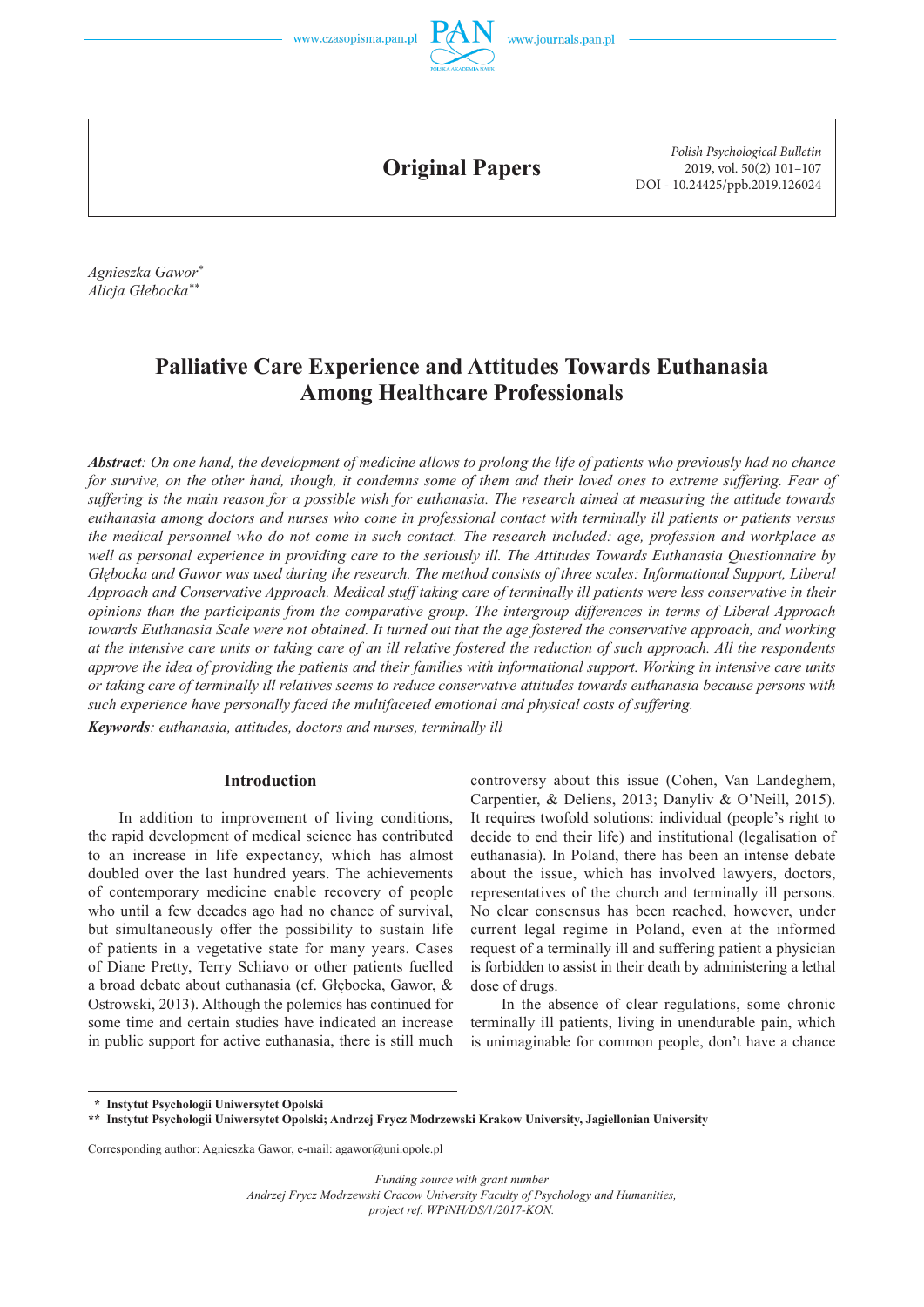

# 102 *Agnieszka Gawor, Alicja Głebocka*

to take informed decision about their future. Medicine can't improve their quality of life, so they have to face an escalation of suffering. The Public Opinion Research Centre (CBOS) conducted a study asking people to differentiate between withdrawing futile therapy/treatment (a term which in Poland appears only in the Code of Medical Ethics) and euthanasia. The study involved a representative random sample of 952 adult residents of Poland. They were asked about their associations with the terms 'withdrawing futile therapy/treatment' and 'euthanasia'. The respondents could freely formulate their answers rather than selecting them from a predefined list. Describing 'withdrawing futile therapy' proved the most problematic for people, as 36% had no associations with the term. Some of the respondents offered general associations with medicine, healthcare and medical treatment. Withdrawing futile therapy was typically associated with severe, chronic and incurable diseases. Some people, probably owing to the term 'therapy', believed it applied to treatment of addictions/ mental diseases or psychotherapy. On the other hand, the term 'euthanasia' was associated exclusively with death (CBOS, 2013). It demonstrates that the Polish society lacks elementary knowledge about these concepts.

In each case, euthanasia is a medical procedure raising serious moral dilemmas. Most likely this is why so many studies on euthanasia and its potential legalisation have been conducted among medical students and doctors, who are brought into close contact with pain and suffering of terminally ill patients on a daily basis (cf. Cuttini et al., 2004; Beder, Pinar et al., 2010).

Opponents of euthanasia contend that this procedure is in disagreement with the physicians' fundamental duty to protect life and health. Until recently, the primary goal of medicine and medical progress was to save human life and delay death as long as possible. However, the opposite tendency can be observed lately, at least in some countries: to enable premature termination of life through an act of euthanasia (Kelleher, Chambers, Corcoran, Keeley, & Williamson, 1998; Kowalik, Ratajska, & Szmaus, 2002).

However, both the medical community and the general public are split on the issues of saving lives at all costs and euthanasia. Studies among physicians have demonstrated that the opinion on the matter depends on age, beliefs (mainly religious) and country (Broeckaert, Gielen, van Iersel, & Van den Branden, 2009; Roelands, Van den Block, Geurts, Deliens, & Cohen, 2015). Young Australian doctors proved to be more 'open' to euthanasia than their older counterparts (Kuhse & Singer, 1988; after: Kelleher et al., 1998), while in Holland young physicians were more eager to discuss euthanasia with their patients (Pijnenborg et al., 1994; after: Kelleher et al., 1998). Furthermore, a study conducted in 1977 by Carolyn Winget, Frederic Kapp and Rosalee Yeaworth demonstrated different attitudes towards euthanasia among students of medicine/ nursing and practicing healthcare professionals. Students of medical science displayed an ambivalent and ambiguous attitude towards euthanasia, while working physicians and nurses were more committed to it and their attitude

was much clearer. Moreover, students in early years were more inclined to share an idealised vision of a healthcare professional as a person trying to keep their patients alive by all means and at all costs, while graduate students and physicians were more open to euthanasia (Winget et al., 1997). Another study, which was conducted among National Health Service (NHS) doctors in the United Kingdom, revealed that physicians with firm religious beliefs were less supportive of changes in the law banning euthanasia (Ward & Tate, 1994; after: Kelleher et al., 1998). Even though most studies confirm a negative association between religious beliefs and approval of euthanasia, there are some which indicate a moderate, though statistically significant, positive association between religiosity and acceptance of euthanasia (Hains & Hulbert-Williams, 2013).

In general, attitudes towards euthanasia among medical staff are more positive in countries where voluntary euthanasia is legal, such as Holland and Belgium. A study conducted among Belgian physicians revealed that, despite a broad spectrum of attitudes (advocates of voluntary euthanasia in special circumstances; moderate supporters; and people holding very liberal views), each of the three groups in fact supported assisted suicide (Broeckaert, Gielen, van Iersel, & Van den Branden, 2010). And a German study demonstrated that the degree of acceptance of euthanasia by physicians depended on the type of illness and was higher in case of the terminally ill than incurable patients whose life was not threatened.

All the aforementioned factors determining attitudes towards euthanasia are of sociocultural nature. Only few studies address psychological dimensions, such as locus of control or extraversion, correlating with negative attitudes towards euthanasia (Hains & Hulbert-Williams, 2013; Aghababaei, Wasserman, & Hatami, 2014). Certainly, social and cultural characteristics explicate, to a certain degree, the process of developing attitudes towards euthanasia, but they fail to describe it in its totality. The very use of a category of 'attitudes' supports introduction of some psychological factors into the model (cf. Rosenfeld, 2000).

In order to present a more complete theoretical basis for the study it seems reasonable to refer to the issue of fear of death. According to one of the most popular theories of fear of death, the Terror Management Theory (TMT) proposed by Solomon, Greenberg and Pyszczyński (1997), conservative attitudes tend to be fostered by deathrelated anxiety. People are looking for clear, simple and unambiguous solutions to satisfy their need to belong to a group, and thus reduce their anxiety. Therefore, it could be assumed that on an individual level, the higher death-related anxiety, the stronger conservative attitudes towards euthanasia will be. However, according to a study conducted in 2014 among various professions, the lowest levels of fear of death was found among priests, even though they totally oppose euthanasia. Naturally, this may result from their religious beliefs; or it may reflect their personal experience of regular exposure to death (for example, during funeral ceremonies). The highest deathrelated anxiety was observed in psychologists as well as non-medical professionals having no direct contact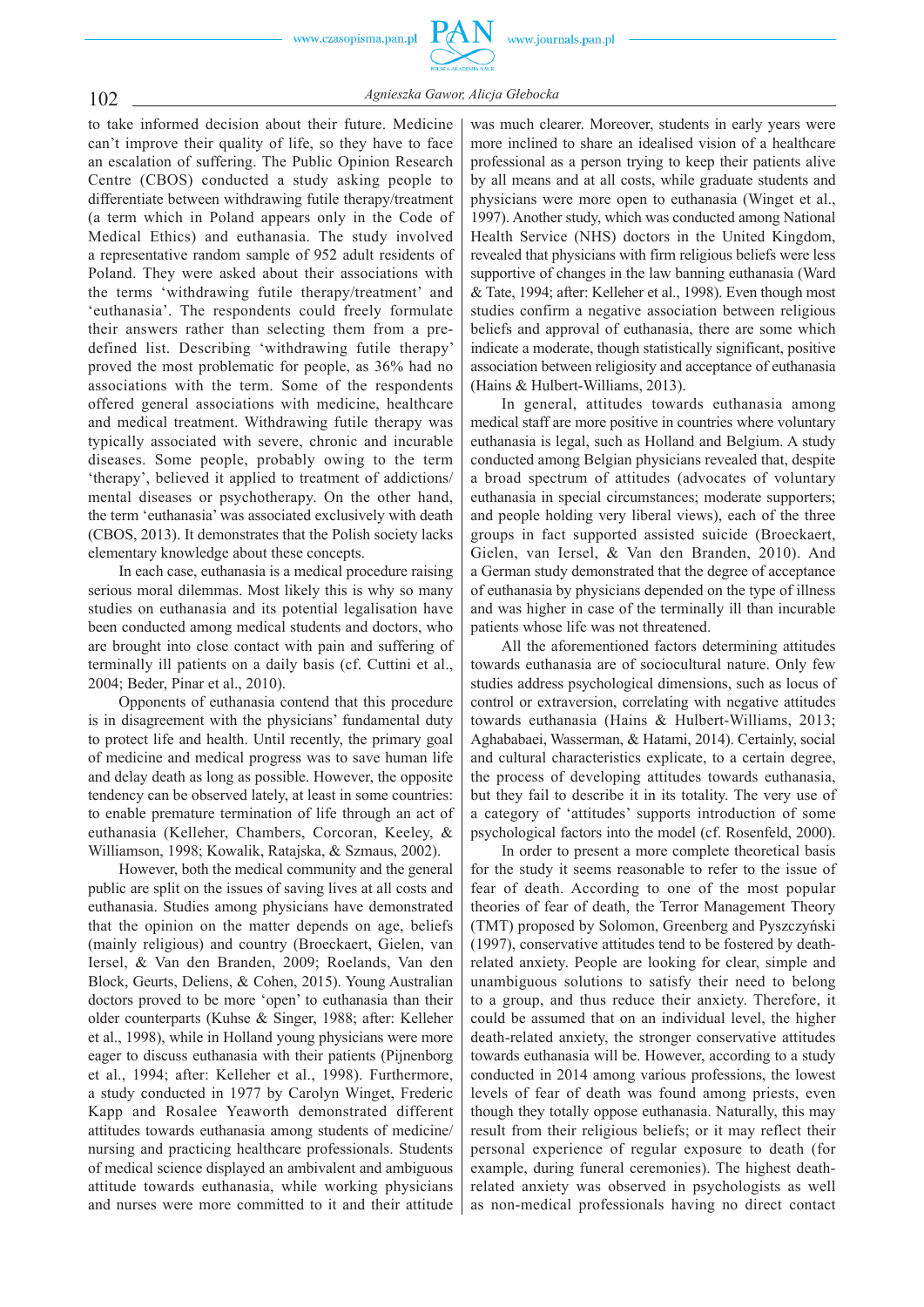

103 *Palliative Care Experience and Attitudes Towards Euthanasia Among Healthcare Professionals*

**Methods**

In the study, we used The Attitudes Towards Euthanasia Questionnaire by Alicja Głębocka and Agnieszka Gawor (cf. Głębocka, Gawor, & Ostrowski, 2013). It consists of 28 items over three scales: (i) Informational Support Scale (12 items), (ii) Liberal Attitude Scale (9 items), and (iii) Conservative Attitude Scale (7 items). The questionnaire reliability is acceptable (Cronbach's Alpha = .83).

Sample items of the questionnaire are as follows (respectively):

- Scale I: *1. Relatives of a patient should be provided with psychological support at each stage of treatment. 2. Relatives should have an opportunity to say goodbye to a dying patient*;
- Scale II: *1. Everyone has the right to decide whether they want to continue living or not. 2. When medicine is powerless and there is no hope of recovery, patient's death should be facilitated*;
- Scale III: *1. No one has the right to decide whether they want to continue living or not. 2. Patient's life should be supported at all costs and regardless of suffering involved.*

Participants were to indicate to what extent they agreed with the given statement on a five-point scale from  $1 -$  "Definitely no" to  $5 -$  "Definitely yes".

In addition, the respondents were asked to provide information about their age, gender, profession, workplace and personal experience of caring for terminally ill relatives.

## **Procedure**

The study was anonymous. Respondents were reached by the authors in person. The participants filled out individually a paper form of the questionnaire. The data was collected in the hospitals of the south-west part of Poland.

STATISTICA 14 software was used for data analyses. There were three types of statistical analyses included to this study: between groups comparison, regression analysis and correlation.

The research project received a positive recommendation by the Research Project Committee of the Andrzej Frycz Modrzewski Cracow University Faculty of Psychology and Humanities.

### **Participants**

In the study, there were 125 participants, including 57 physicians and 68 nurses. Half of them, 29 physicians and 34 nurses, worked in intensive care or oncology units, that is healthcare centres providing treatment to terminally ill patients or patients in a vegetative state. The remaining ones worked in healthcare facilities without daily exposure to terminally ill patients. This group included general practitioners, dermatologists, dentists and nurses working in outpatient clinics. The average age was  $39.86 \pm 8.77$  years. Only outpatient clinic physicians differed in age from other participants in a statistically significant manner

with dying people (Zana et al., 2014). This would imply that the intensity of fear of death tends to be lower as individuals have more personal experience of death, and tends to be higher as they are exposed to dying and death less frequently. It is also plausible that personal experience of care of terminally ill patients results in fear of dying, which in the caregivers' perspective becomes stronger than fear of death, which in turn mitigates their conservative attitudes towards euthanasia. Fear of dying means exactly the fear of suffering: pain, medical procedure, disability, loneliness and dependence of others. This kind of fear connects also with one's image of suffering that dying involves (Jastrzębski, 2001). Fear of dying can reflected from hopelessness which medical staff can experienced observing suffering patients.

To better understand the mechanism of reduction in conservative attitudes towards euthanasia, it is worth referring to the conceptualisation of fear of death, which investigators often equate to fear of dying. However, based on an approach proposed by Collett and Lester, Joachim Wittkowski (2001) distinguishes fear of death from fear of dying. He observes that individuals can refer either form of fear to themselves (fear of own death) or other persons (fear of death of relatives). He further indicates that in order to understand various orientations towards dying and death it is important to consider not only one's fear, but also acceptance of both phenomena. A study conducted by Wittkowski in a group of 944 people demonstrated that fear of one's own death, fear of one's own dying, fear of another person's death and fear of another person's dying were only moderately correlated with one another. According to Wittkowski, all the specified dimensions are relatively independent of one another as well as stable, that is not susceptible to changes over time or due to situational stimuli. However, numerous experimental studies conducted within the TMT paradigm explicitly show that direct activation of dying- or deathrelated content enhances fear and triggers anxiety-reducing mechanisms (cf. Łukaszewski, 2010). Thus, it may be assumed that the frequent confrontation of an individual with death increases the level of anxiety, but simultaneously provides an opportunity to develop effective mechanisms to mitigate it. Personal exposure to the phenomenon might reduce uncertainty towards dying and death. A number of studies have demonstrated that a state of uncertainty promotes extreme views, cognitive closure and focus on clearly defined and indisputable ideas, which are contained in the conservative worldview. Kees van den Bos (2009) argues that the anxiety-reducing mechanisms described within TMT may be in fact related to coping with personal uncertainty.

Our study aimed to identify the attitudes towards euthanasia among physicians and nurses, encountering terminally ill patients or unconscious patients, sometimes in a vegetative state, versus those healthcare professionals who are not in contact with dying patients. We focused on the following factors: age, profession, workplace, and personal experience of caring for seriously ill people as predictors of attitudes toward euthanasia.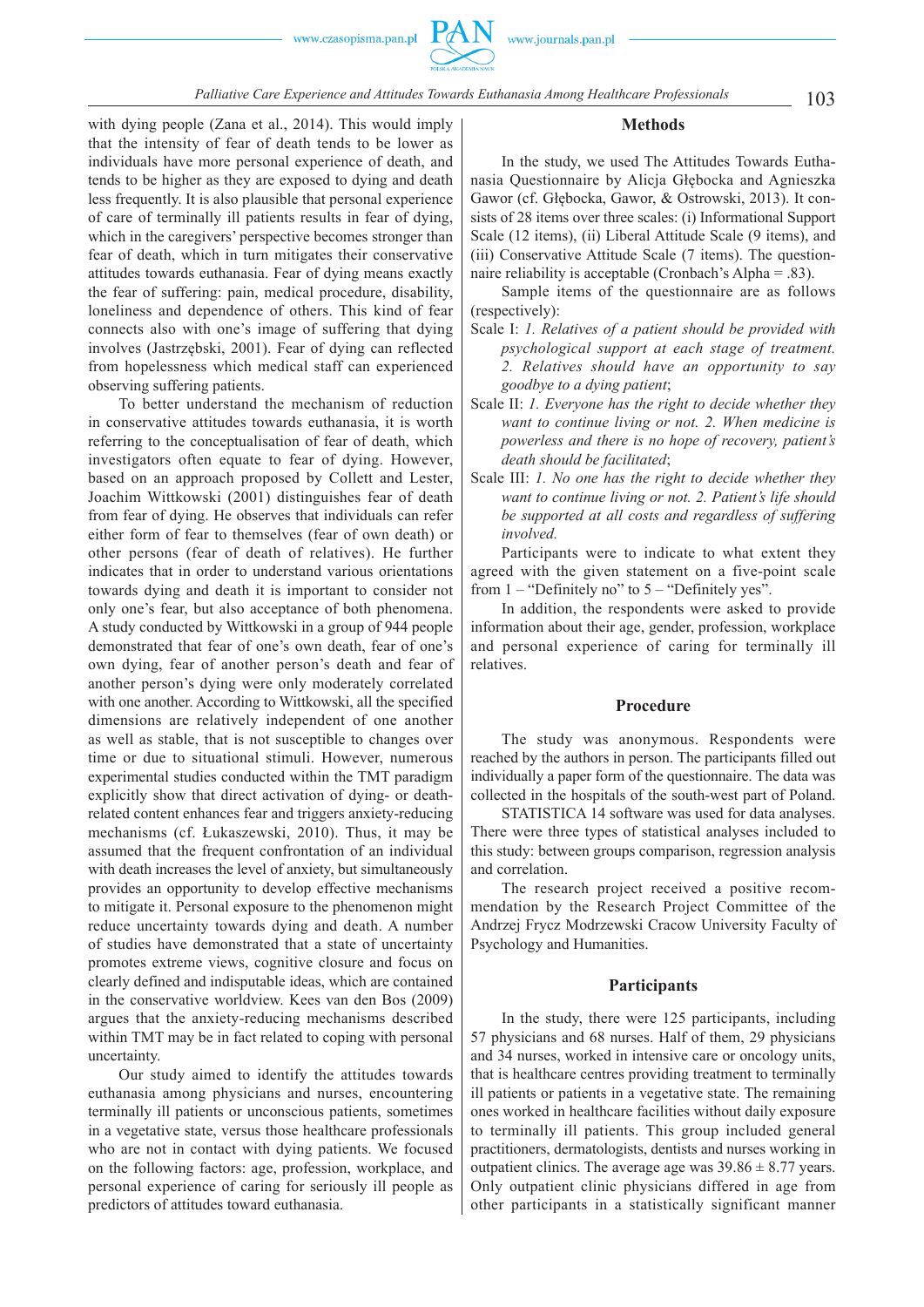104 *Agnieszka Gawor, Alicja Głebocka*

 $(M = 47.53 \pm 8.2; p < .001)$ . The average age of hospitalbased physicians and nurses was  $37.43 \pm 7.1$  years and  $38.12 \pm 6.9$  years, respectively, while the average age of nurses working in outpatient clinics was  $38.55 \pm 6.7$  years.

There were 25 male and 32 female physicians, while the nurse group included almost exclusively women (66 persons). The latter reflects the employment profile of this occupation, which is still considered a typically female job and rarely chosen by men in Poland. 64% of the respondents lived in towns and the remaining ones lived in villages. 68% were in formal or informal relationships, 27% were single and 5% of the respondents did not answer this question.

The question: *Are you currently taking care of a seriously ill or disabled relative who needs support in their daily activities* was answered affirmatively by 14.40% of respondents, whereas 36% provided such care in the past. Overall, 41.6% of physicians and nurses had personal experience of taking care of relatives who were not able to satisfy their basic life needs themselves. The average duration of such care was 161 weeks, that is more than 3 years. These variables were used in the multiple regression analysis.

We assumed that: (1) Healthcare professionals taking care of terminally ill patients would have more liberal and less conservative attitudes towards euthanasia compared to those with no such experience. (2) Exposure to suffering, terminally ill patients reduces conservative attitudes towards euthanasia: workplace and personal experience of caring for seriously ill patients will be predictive of stronger attitudes permitting and weakest attitudes forbidding euthanasia. (3) The conservative attitudes toward euthanasia will positively corelate to age.

#### **Results**

The one-factor (physicians vs. nurses vs. workplace) multivariate (three scales of The Attitudes Towards Euthanasia Questionnaire: (i) Informational Support Scale, (ii) Liberal Attitude Scale, and (iii) Conservative Attitude Scale) analysis of variance (MANOVA) was conducted to verify the first hypothesis.

The results confirmed statistically significant differences between study groups (Wilks' lambda = .807,  $F(9, 253) = 2.584$ ,  $p < .05$ ). A post hoc analysis revealed no statistically significant differences with respect to the Informational Support Scale. All groups agreed on the positive significance of support for patients and their families through talking and providing information and guidance on how to cope with a traumatic situation caused by a terminal condition  $(M = 4.52 \pm .37)$ . There were also no statistically significant differences between groups over the Liberal Attitude to Euthanasia Scale  $(M = 3.44 \pm .73)$ . However, statistically significant differences occurred for the Conservative Attitude to Euthanasia Scale ( $M = 2.51 \pm .54$ ). It was found that both physicians and nurses taking care of terminally ill patients had less conservative views than outpatient clinic doctors. The detailed results are shown in Table 1 below.

**Table 1. The average results for the Attitudes Towards Euthanasia Questionnaire conducted on the group of doctors and nurses, including their workplace**

| <b>Profession</b>                     | <b>Support Scal</b><br>nformation | hanasia Scale<br>towards<br>ttitude<br><i>i</i> lbera | <b>Scale</b><br><b>uthanasia</b><br>Jonservativ |
|---------------------------------------|-----------------------------------|-------------------------------------------------------|-------------------------------------------------|
| Doctors from ICU                      | 4.45                              | 3.54                                                  | $2.18*$                                         |
| Nurses from ICU                       | 4.56                              | 3.46                                                  | **<br>2.34                                      |
| Doctors from health<br>care centre    | 4.54                              | 3.38                                                  | 2.78*                                           |
| Nurses from<br>the health care centre | 4.51                              | 3.48                                                  | 2.57                                            |
| <i>Notes.</i> * means $p < .001$ ;    | ** means $p < .05$ .              |                                                       |                                                 |

The study results may indicate that exposure to suffering, terminally ill patients reduces conservative attitudes towards euthanasia. In order to further verify this hypothesis, we conducted a multiple regression analysis for independent variables: age, gender, profession, workplace and personal experience of caring for seriously ill relatives. It was found that none of the independent variables considered in the study was a predictor of two of the dependent variables: informational support and a liberal attitude to euthanasia. However, three variables: age ( $\beta$  = .34,  $p$  < .001), workplace ( $\beta$  = .30,  $p$  < .001) and personal experience of caring for seriously ill and disabled relatives ( $\beta$  = .22,  $p$  < .05) predicted a conservative attitude to euthanasia. It turns out that age fosters conservative attitudes, whereas working in intensive care units or taking care of an ill relative or friend contributes to reduction in such attitudes. The model explains 22% of variance  $(R = .4795,$ *R*^2 = .2299, *F*(4, 103) = 7.6905, *p* < .001).

Some interesting information about the relations between attitudes towards euthanasia and age were provided by the correlation analysis (see Table 2 below). It emerges that age of healthcare professionals is unrelated to scores on the Informational Support Scale, which was considered by all participants to be a highly important element of building proper doctor-patient relationships. Support for liberal attitudes diminished with age, while support for conservative attitudes increased, yet both trends were moderate.

**Table 2. The indicators of correlation between the Attitude Towards Euthanasia Questionnaire and the age of respondents**

|     | <b>Information</b><br><b>Support</b><br><b>Scale</b> | Liberal | <b>Conservative</b><br><b>Attitude towards Attitude towards</b><br>Euthanasia Scale Euthanasia Scale |
|-----|------------------------------------------------------|---------|------------------------------------------------------------------------------------------------------|
| Age | 0.5                                                  | $-21*$  | $34*$                                                                                                |

*Note*. For all indicators *p* < .05.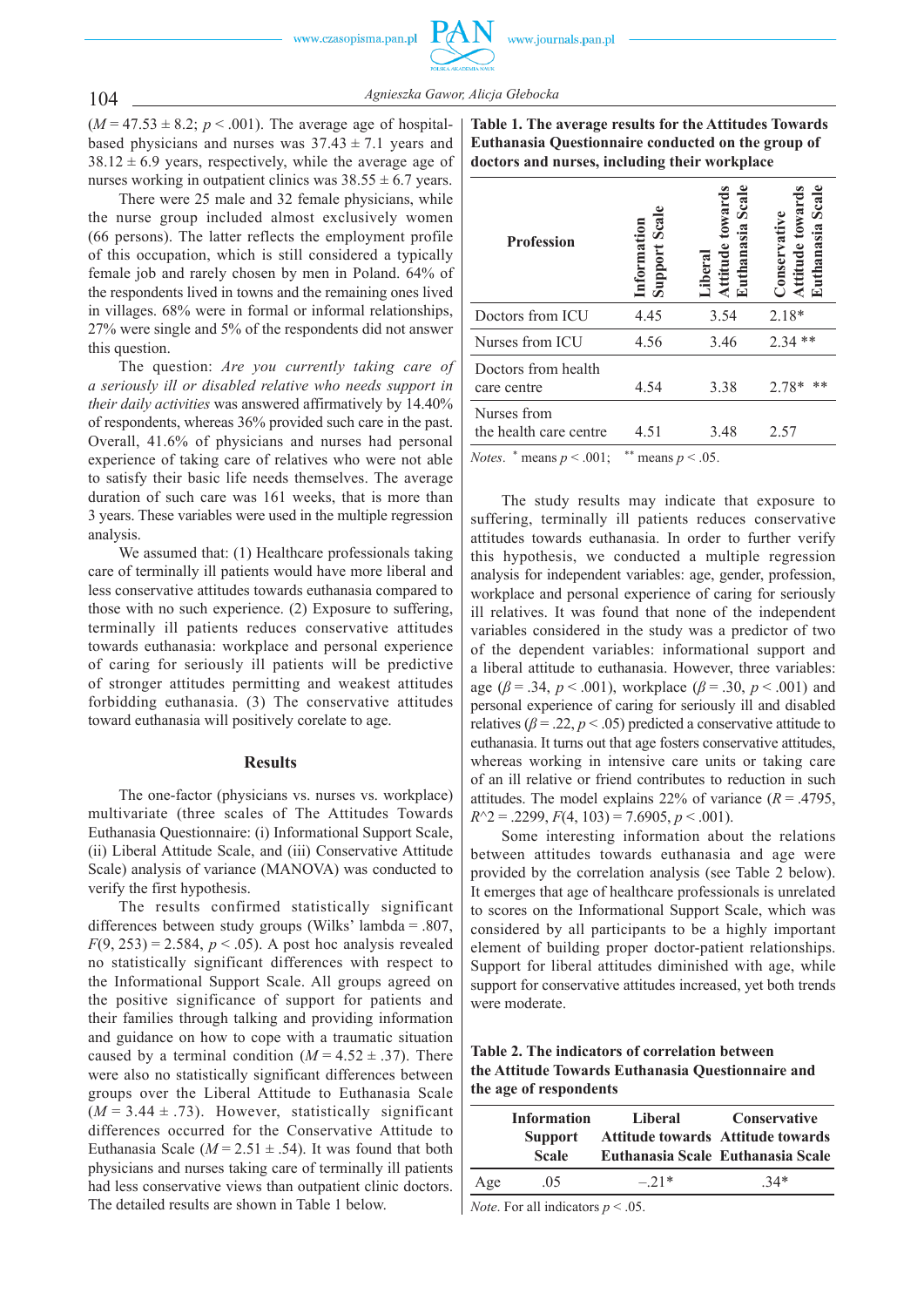

It seems that the differences in attitudes forbidding euthanasia among study participants are very well reflected in scores for item 28 of the Questionnaire: *You should keep all patients alive at all costs, without giving any consideration to the financial or social burden involved*. Physicians working in intensive care and oncology units only slightly agree with this statement  $(M = 1.4 \pm .2)$ . Nurses taking care of terminally ill patients have a similar opinion on the issue ( $M = 2.16 \pm .41$ ,  $p > .05$ ). Both groups differ in a statistically significant manner from outpatient clinic physicians  $(M = 3.00 \pm .58, p < .001)$  and nurses  $(M = 2.76 \pm .52, p < .001)$ .

#### **Discussion**

We assumed that medical professionals working with terminally ill patients would present more liberal and less conservative attitudes towards euthanasia compared to those from the comparative group. The results confirmed the first hypothesis partially. Lower levels of conservative attitudes towards euthanasia were observed among physicians and nurses having personal experience of intensive and oncology care compared to those with no such experience. This means that medical staff who have contact with terminally ill patients are less categoric in their beliefs about inadmissibility of euthanasia.

The second and third hypotheses were also confirmed partially. Age, workplace, and personal experience of caring for seriously ill and disabled relatives predicted a conservative attitude to euthanasia, but not liberal beliefs. Age fosters conservative attitudes, whereas working in intensive care units or taking care of an ill patients contributes to reduction in such attitudes.

Support for liberal attitudes diminished with age, while support for conservative attitudes increased. These results confirmed the results from previous studies country (Broeckaert, Gielen, van Iersel, & Van den Branden, 2009; Roelands, Van den Block, Geurts, Deliens, & Cohen, 2015).

The notion that fear *of death* fosters conservative attitudes towards euthanasia, whereas fear of *dying* may weaken them (with reference to the Terror Management Theory assumptions and the relation between fear of death and fear of dying (Solomon, Greenberg, & Pyszczyński, 1997; Wittkowski, 2001) can explain the results of the study. Medical staff working on the intensive care and oncology wards have frequent contact with dying patients and death. Death can be perceived by them as liberation from a psychological strain caused by the process of dying, and fear of death can be assessed as inferior to fear of dying. The quality of life of terminally ill patients is diminished by pain, disability, dependence on others and reduced ability to decide for themselves. Fear of these factors is the main reason for a possible wish for euthanasia in the future, when the quality of life is reduced so drastically that further existence becomes unbearable (Johansen, Hølen, & Kaasa, 2005). It does not mean that each terminally ill patient is ready for euthanasia. It turns out that even a declared positive attitude of patients towards euthanasia does not lead to wanting it for themselves in

case of a terminal illness. The discrepancy between positive attitudes towards euthanasia and requests for euthanasia for oneself were pointed out by Johansen, Hølen, Kaasa, Loge and Materstvedt (2005). The authors investigated terminally ill patients and demonstrated that wishes for euthanasia were hypothetical, future oriented, dependent on lack of quality of life and, above all, fluctuating and ambivalent. It's also possible that less categoric resistance to euthanasia is a result of personal feelings of hopelessness experienced by physicians and nurses taking care of terminally ill patients and observing their suffering. This is a very interesting hypothesis, which should be examined in further studies. In particular, this is the case when considering the phenomenon of empathy reduction among medics who can be incapable of understanding and feeling the affective state of their patients. Empathy of pain and suffering usually involves two steps: emotional sharing and cognitive reappraisal. (Decety, 2011; Han, Fan, & Mao, 2008). Some research revealed that physicians didn't experience even the first stage of empathy (Capozza, Falvo, Boin, & Colledani, 2016). The relationship between fear of death, fear of dying and attitudes toward euthanasia can be related to personal experience of death and dying. These experiences can be more spiritual (uniquely human) and more biological (non-uniquely human, sharing with animals). As was mentioned above the lowest levels of fear of death was found among priests, even though they totally oppose euthanasia. They experience regular exposure to death – for example, during funeral ceremonies and dying – visiting and praying for sick people. Priests have mostly spiritual experiences, but medical staff are more likely to focus on biological aspects of illness (see: Haque, Waytz, 2012). It is possible that personal exposure to dying and death might reduce uncertainty towards them. The anxiety-reducing mechanisms may be in fact related to coping with personal uncertainty (van den Bos, 2009). The highest death-related anxiety was observed in psychologists as well as non-medical professionals having no direct contact with dying people (Zana et al., 2014). It's important to consider that according to the classification worked out by Wittkowski (2001) people can experience four different kinds of fear: fear of one's own death, fear of one's own dying, fear of another person's death and fear of another person's dying. Direct activation of dying- or death-related content (frequent contact with dying people) enhances fear and triggers anxiety-reducing mechanisms (cf. Łukaszewski, 2010). The frequent confrontation of an individual with death and dying increases the level of anxiety, but simultaneously provides an opportunity to develop effective mechanisms to mitigate it. One of these mechanisms can be patients' dehumanisation, including: empathy reduction, moral disengagement and mechanization. Medical caregivers try to cope with negative emotional states using dehumanization as one of the effective methods (Haque, Waytz, 2012). If the tendency to dehumanize really influences the attitudes to euthanasia should be explored in further studies.

As indicated by social psychology studies, the most effective way to alter attitudes towards a certain group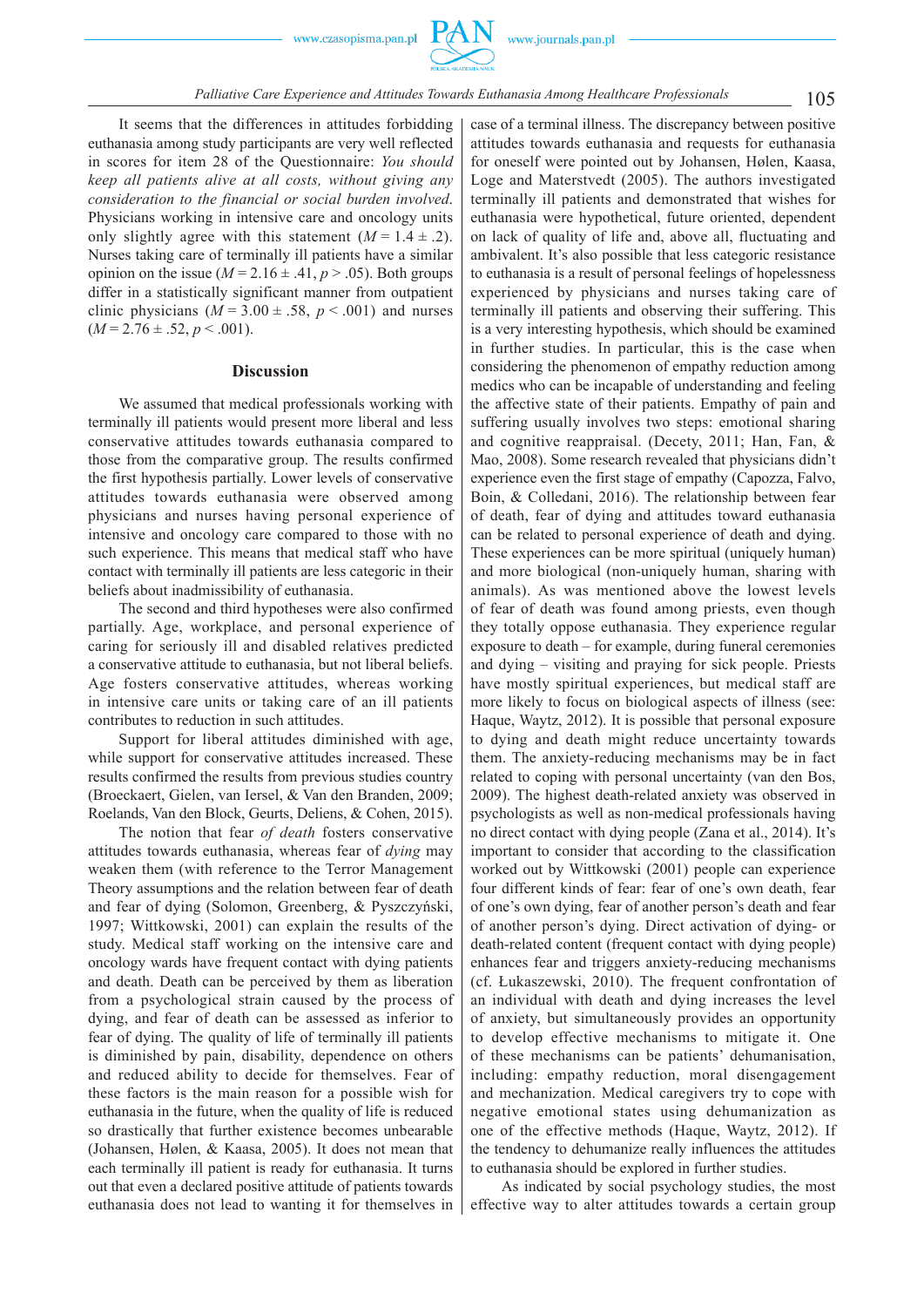106 *Agnieszka Gawor, Alicja Głebocka*

is direct contact and interaction with its members, which is the premise of the contact hypothesis (Allport, 1954). In particular, a friendly and informal atmosphere contributes to reducing prevailing attitudes, and thus prejudice and stereotypes (Aronson, 2011). It is possible that healthcare professionals taking care of terminally ill patients have such interpersonal contact, which appears to reduce their conservative attitudes. This contact may stimulate decategorisation, as the observer is provided with individualised information about another person, which minimises the salience of group categorisations (Brewer, 2000).

Furthermore, it is likely that healthcare professionals may attempt a rational assessment of the situation, balancing all the benefits and costs of potential treatment, as they encounter the physical suffering of patients and the emotional and social costs borne by their relatives on a daily basis.

To sum up, arguably, working in intensive care units or taking care of terminally ill relatives seems to reduce conservative attitudes towards euthanasia because persons with such experience have personally faced the multifaceted costs of such care.

The study demonstrated that, regardless of their position (physicians vs. nurses) or workplace (hospitals vs. outpatient clinics), all respondents were more supportive of liberal than conservative attitudes towards euthanasia. All study groups also agreed on the positive significance of support for patients and their families through talking and providing information and guidance on how to cope with a traumatic situation caused by a terminal condition. Interestingly, in Polish hospitals this idea seems to be followed only to a slight extent. Healthcare centres often do not employ psychologists, and physicians themselves are typically not trained in communicating difficult information to patients and their relatives. As a result, all too often they try to avoid directly confronting patients or their families, or they make serious mistakes when providing information about a patient's medical condition and prognosis. They try not to raise difficult issues for fear of failure to cope with the emotions of the patients and their relatives (Gawor, Gerber-Leszczyszyn, Nawrat, & Nowak, 2006). There is also a phenomenon of dehumanization, that is treating patients as non-human individuals. In practice, it manifests itself in, for example, refusing patients the right to decide. Healthcare professionals talk about patients in their presence yet without their participation, speaking about "them", that is in the third person. This phenomenon is common in hospitals in Poland. Consequently, patients are not considered partners (cf. Głębocka, 2017).

However, whether the declared attitudes correspond to the actual opinions of participants and to what extent they are dictated by conformism and fear of criticism or exclusion due to presenting socially unacceptable views is another matter. In numerous opinion polls Poles support openness and tolerance, but it does not directly translate into their behaviours. Nevertheless, openness and tolerance at a declarative level are certainly a good sign for changes on a behavioural level, as well.

The study was subject to certain limitations due to ethical constraints and difficulties in reaching the target group. The presented results cannot be held representative for the whole population of healthcare professionals in Poland. They are not conclusive as to the mechanisms of reducing or fostering certain attitudes towards euthanasia. At this point, it is impossible to determine whether the indicated mechanisms occur simultaneously or alternately, and whether any of them is dominant. Therefore, further exploration of the matter seems necessary and completely justified.

# **Acknowledgements**

The study co-financed from the funds allocated to the statutory activity of the Andrzej Frycz Modrzewski Cracow University Faculty of Psychology and Humanities, project ref. WPiNH/DS/1/2017-KON.

### **References**

- Aghababaei, N., Wasserman, J. A., & Hatami, J. (2014). Personality factors and attitudes toward euthanasia in Iran: implications for endof-life research and practice. *Death Studies*, *38*(1–5), 91–99. doi: 10.1080/07481187.2012.731026
- Allport, G. W. (1958). *The nature of prejudice* / Gordon W. Allport. In Garden City, N.Y.: Doubleday.
- Aronson, E. (2011). *The Social Animal*. New York: Worth Publishers.
- Beder, A., Pınar, G., Aydoğmuş, G., Can, M., Eren, H., İşler, N., & ... Birli, M. (2010). The opinions of nurses and physicians related to euthanasia. *Journal Of Clinical & Experimental Investigations/ Klinik Ve Deneysel Arastirmalar Dergisi*, *1*(2), 91–98.
- Brewer, M. B. (2000). Kiedy stereotypy powodują stereotypizację : wpływ stereotypów na spostrzeganie osób. In C.N. MacRae, Ch. Stangor, & M. Hewstone (Ed.), *Stereotypy i uprzedzenia. Najnowsze uję cie*, (pp. 208-224), Gdańsk: GWP.
- Broeckaert, B., Gielen, J., van Iersel, T., & Van den Branden, S. (2010). Euthanasia and Palliative Care in Belgium: The Attitudes of Flemish Palliative Care Nurses and Physicians Toward Euthanasia. *AJOB Primary Research*, *1*(3), 31–44. doi: 10.1080/21507716.2010.505900
- Capozza, D., Falvo, R., Boin, J., & Colledani, D. (2016). Dehumanization in medical contexts: an expanding research field. *TPM*, 23(4), 545–559.
- Cohen, J., Van Landeghem, P., Carpentier, N., & Deliens, L. (2013). Different trends in euthanasia acceptance across Europe. A study of 13 western and 10 central and eastern European countries, 1981–2008. *European Journal of Public Health*, *23*(3), 378–380. doi: 10.1093/eurpub/cks186. doi.org/10.1093/eurpub/cks186
- Cuttini, M., Casotto, V., Kaminski, M., de Beaufort, I., Berbik, I., Hansen, G., & ... Saracci, R. (2004). Should euthanasia be legal? An international survey of neonatal intensive care units staff. *Archives Of Disease In Childhood. Fetal And Neonatal Edition*, *89*(1), F19–F24. doi.org/10.1136/fn.89.1.F19
- Danyliv, A., & O'Neill, C. (2015). Attitudes towards legalising physician provided euthanasia in Britain: the role of religion over time. *Social Science & Medicine (1982)*, *128*, 52–56. doi: 10.1016/j.socscimed.2014.12.030
- Decety, J. (2011). Dissecting the neural mechanisms mediating empathy. *Emotion Review*, *3*, 92–108. doi: 10.1177/1754073910374662
- Gawor, A., Gerber-Leszczyszyn, H., Nawrat, M., & Nowak, R. (2006). Psychologiczne aspekty komunikacji pomiędzy lekarzem a pacjentem. *Advances in Clinical and Experimental Medicine*, *15*(1),157–162.
- Gielen, J., van den Branden, S., van Iersel, T., & Broeckaert, B. (2009). Religion, world view and the nurse: results of a quantitative survey among Flemish palliative care nurses. *International Journal Of Palliative Nursing*, *15*(12), 590–600.
- Głębocka, A. (2017). Dehumanizacja w służbie zdrowia. In M. Wojtal, M. Zimnowody, D. Żurawicka, (Ed.), *Wybrane aspekty opieki*